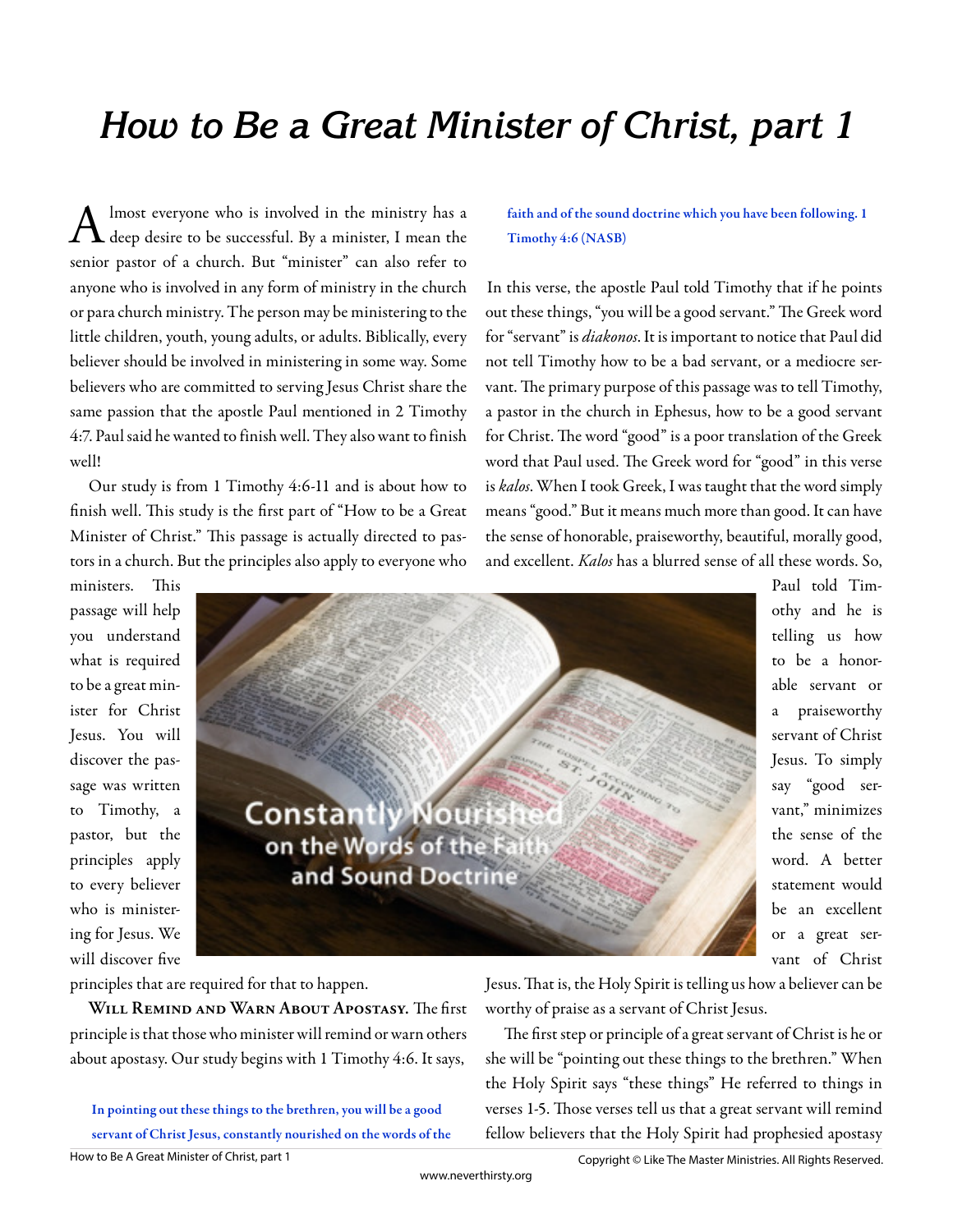would occur in the last days. He will warn the congregation about the dangers of deceitful spirits and the doctrines of demons. Some who teach the Scriptures fail to do that today because they fear offending others. So, some servants of Christ do not warn about false teachers and false doctrines. On one occasion I warned a congregation about the false teachers Joel Osteen, Kenneth Hagen, Creflo Dollar, Benny Hinn, and Ken Copeland. Later a woman complained that I did that because she liked Joel Osteen. But the Holy Spirit tells us that every good servant of Christ will warn about deceitful spirits and the doctrines of demons. They will warn others in order to rescue them from apostasy.

WILL CONSTANTLY STUDY THE SCRIPTURES. The second principle of a great servant of Christ Jesus is that they will be "constantly nourished on the words of the faith and of the sound doctrine which you have been following." That is, the servant will be nourished on two things — words of the faith and sound doctrine. The phrase "words of the faith" refers to the Word of God. The key word is "word." "Sound doctrine" refers to the teaching, or to the biblical doctrines.

So, Paul is telling us that a great servant of Christ Jesus will be constantly nourished on the Bible. That is how he will be reading and studying Scripture. But some servants of Christ are on a diet. They are anorexic. Anorexia hurts a person's health. Paul said when a believer is not on a spiritual diet they are hurt spiritually. The Greek word for "nourished" is a present participle. It has the sense of constantly being nourished. That is, a great servant of Christ Jesus is continually reading and studying the Bible. Why? Because some servants are not very committed to the study of the Bible. Hebrews 5:11-14 tells us that a believer who is on a spiritual diet starts becoming spiritually stagnant and begins to lose their knowledge and understanding of Scripture.

Paul also told Timothy that he must nourish himself in sound doctrine or the teaching of the Scriptures. If Timothy did not do this, how could he teach the Scriptures to others? How could Timothy teach the Scriptures with excellence if he is on a spiritual diet himself? The answer is obvious. That reminds me of a pastor who was teaching his congregation while he was on a spiritual diet. His pulpit ministry left people feeling spiritually empty because he was spiritually empty.

Now imagine a believer in the church ministering for Christ while he was on a spiritual diet? I think we understand that his ministry would be spiritually empty too! The principle applies to pastors in the pulpit and to anyone else who ministers for Christ.

John Stott made this helpful comment about the phrase "a good servant" of Christ. He said,

I have always loved this expression. Jesus Christ has ministers of all sorts - good, bad and indifferent - but I cannot imagine a nobler ambition than to be 'a good minister' of his. Moreover, Paul makes it plain that it is the good teaching (6c) which makes the good minister, and that in two ways, namely that he both instructs people in it and nourishes himself on it.

. . .

This seems to be a general rule. Behind the ministry of public teaching there lies the discipline of private study. All the best teachers have themselves remained students. They teach well because they learn well. So before we can effectively instruct others in the truth, we must have 'really digested' it (JB) ourselves.<sup>1</sup>

Believers can tell if their Bible teacher or pastor is constantly reading and studying the Bible. They can tell if he or she is digesting the Word of God. Just listen to what is being taught. Do you hear the same Bible truths again and again? That is a sign the teacher or pastor is not growing and they just keep feeding you the same old food Sunday after Sunday or Bible study after Bible study. John MacArthur stated,

This quality is basic to excellence in ministry, but is sadly lacking in the church today. Much contemporary preaching is weak and produces weak churches because it reflects a lack of biblical knowledge, and a minimal commitment to the study of Scripture. For many pastors, study is an unwelcome intrusion into their schedule. It interrupts the routine of administrative tasks and meetings with which they occupy themselves. They study

<sup>1.</sup> John Stott. The Message of 1 Timothy & Titus. The Bible Speaks Today. Inter-Varsity-Press. 1996. p. 116.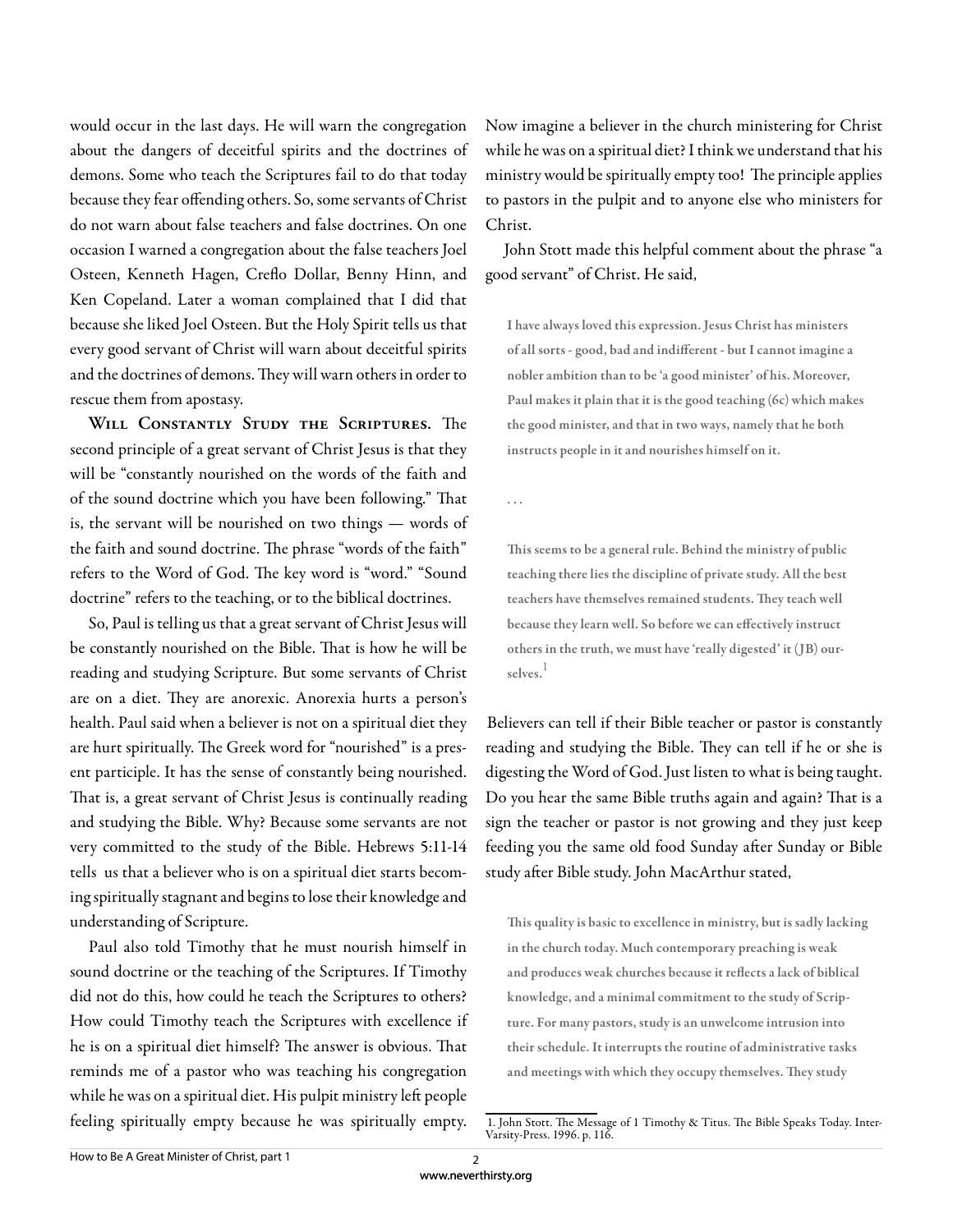only enough to make a sermon, not to feed their own hearts and think deeply and carefully on divine truth. The result is impotent sermons that fall on hard hearts and have little impact.

That has not always been the case, however. Throughout church history, most of the greatest theologians have been pastors. For example, in addition to their work of reforming the church, the Reformers had regular pastoral responsibilities. The leaders of the seventeenth-century English Puritan movement, men like John Owen, Richard Baxter, Thomas Goodwin, and Thomas Brooks, were pastors. As pastors, they were above all students of Scripture, not merely communicators, administrators, or counselors. Their understanding and interpretation of Scripture was marked by precision. They labored hard at teaching and preaching (cf. 5:17).

William Tyndale, the sixteenth-century English reformer and Bible translator, was an example of a man with a burning desire to study and understand God's Word. In prison shortly before he was martyred, he wrote a letter to the governor-in-chief asking for a warmer cap, a candle, a piece of cloth to patch my leggings .... But above all, I beseech and entreat your clemency to be urgent with the Procureur that he may kindly permit me to have my Hebrew Bible, Hebrew Grammar and Hebrew Dictionary, that I may spend time with that in study. (Cited in J. Oswald Sanders, Spiritual Leadership, rev. ed. [ Chicago: Moody, 1980], 148)

It is to that expert study of Scripture that Paul called Timothy. The translation "constantly nourished" reflects the present tense of the participle. The continual experience of being nourished on the truths of God's word is essential. An excellent minister must read the Word, study it, meditate on it, and master its contents. Only then can he be "approved to God as a workman who does not need to be ashamed, handling accurately the word of truth"  $(2$  Tim. 2: 15).<sup>2</sup>

So, the first principle of how to be a great servant of Christ is to remind and warn people about apostasy. The second principle is to constantly be nourished on the Scriptures. That is, read it, study it, and master the doctrines of Scripture.

WILL AVOID UNGODLY TEACHINGS. The third principle of a great servant of Christ is that he avoids ungodly teachings. It is given in the first part of verse 7,

But have nothing to do with worldly fables fit only for old women. 1 Timothy 4:7a (NASB)

Paul told Timothy to have nothing to do with worldly fables. Timothy was to avoid them, or refuse to have anything to do with them. That is the meaning of the Greek word that is translated as "to have nothing." "To have nothing" means the great servant of Christ will avoid worldly fables. The word for "have nothing" is an imperative in the Greek. That means Paul commanded Timothy to refuse to have anything to do with worldly fables. He was not to be interested in them or teach about them. Now some people may like to hear such entertaining ideas in a sermon or in a Bible study. Some servants of Christ may want to entertain the people with ungodly myths when they teach the Scriptures, but a great servant of Christ will not do that.

Now what are "worldly fables"? The ESV translates "worldly fables" differently. It uses the phrase "irreverent, silly myths." But the NASB has translated the Greek more accurately. The meaning of the Greek word for "worldly" refers to that which is extremely unholy. The Greek word for "fables" is *muthos*, from which we get the English word myth. So, Timothy was commanded to avoid or reject unholy myths. We are to avoid them also.

Books have been published that describe some of the ancient Jewish myths. The stories in these books disagree with the Bible. They contain fanciful myths and legends. Most likely Paul knew about some of them. He may have been referring to them here. In 1 Timothy 1:3-4, Paul had already told Timothy to not allow myths to be taught because they might cause people to speculate. At NeverThirsty, people have asked us questions about some Jewish myths. We have discovered that myths can cause some people to doubt the faith. Consequently, we have responded to just a few in order to defend the Bible and rescue them from false doctrine. Myths often appear as ancient facts, extra-biblical truth, pseudo-science, and occultic wisdom. Therefore, I do not want to teach them or

<sup>2.</sup> John MacArthur. 1 Timothy. The MacArthur New Testament Commentary. Moody Press. 1995. p. 161.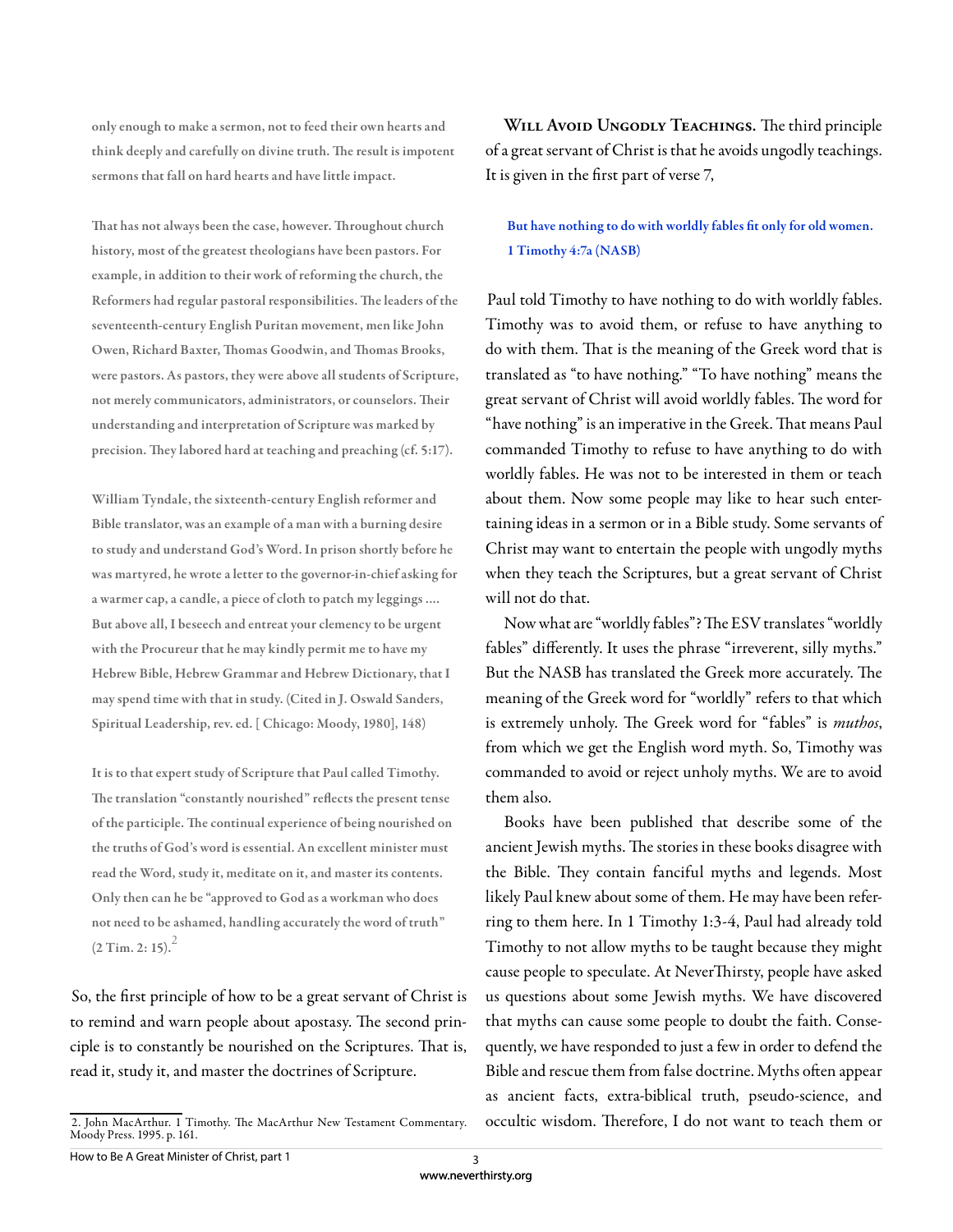discuss them. John Stott has said, they are just "spiritual junk food."<sup>3</sup> A great servant of God will only discuss those things that are profitable for edification and not for entertainment.

When Paul said the ungodly myths were "fit only for old women," he referred to a problem that existed in his day. Women were not usually taught the Scriptures. They were not always well educated. So, they tended to believe things that were not biblical. That is less of a problem in an educated culture where many Christian women study and read the Scriptures.

**WILL TRAIN FOR GODLINESS.** The fourth principle of a great servant of Christ is that he will train for godliness. The principle is given to us in the last part of verse 7 through verse 10. The last part of verse 7 and verse 8 says,

On the other hand, discipline yourself for the purpose of godliness; for bodily discipline is only of little profit, but godliness is profitable for all things, since it holds promise for the present life and also for the life to come. 1 Timothy 4:7b-8 (NASB)

Now Paul told Timothy and us to discipline ourselves for the purpose of godliness rather than get involved with ungodly myths. We are not to get involved in ungodly myths, but we are to disciple ourselves for godliness.

The Greek word Paul used for "to discipline" is *gumnazo*. We get our English word gymnasium and gymnastics from it. The basic meaning of *gumnazo* means "to train." It is an imperative which means Paul commanded Timothy to discipline himself for the purpose of godliness. We are to train ourselves for the purpose of godliness.

We know that physical training is hard work. It requires exercising day after day if we do it correctly. Maybe the training involves push-ups, running, weight-lifting, and other activities. But the most difficult part about training is self-control. Self-control is required to keep doing the same routine day after day. Many people have started training, and then they stop after a while. But those who train themselves, push themselves. Someone who is in training does not allow their feelings to control what they do.

So, how do we do train ourselves for the purpose of god-

liness? First, we must use self-control. Without self-control, your emotions control you. Second, verse 6 says we need to be constantly nourished on the Bible and master the doctrines of Scripture. Third, verse 7 tells us to avoid ungodly teachingsavoid that which is not the Word of God. May I ask, "What do you normally read?" Do you read about all of the lies and speculation in the news or the Scriptures? Paul commands us to train ourselves for godliness by reading and studying the Scriptures and mastering doctrine. As you read and study, you will discover wonderful insights, be encouraged, challenged, grow in your love and knowledge of God, and be convicted of sin. If you do not discipline yourself to read and study the Word of God, you will not grow in holiness either. To refuse to sin requires self-control. Self-control is part of the fruit of the Spirit. That means we must walk in the Spirit to grow in self-control. You must push yourself as if you were training for the Olympics. You must work hard.

Paul says the goal is godliness. But what is godliness? We will begin to discover the answer by turning to 2 Peter 3:11. This verse will help us understand godliness is more than holy behavior.

Since all these things are to be destroyed in this way, what sort of people ought you to be in holy conduct and godliness . . . 2 Peter 3:11 (NASB)

In this verse, notice that the apostle Peter refers to both "holy conduct" and "godliness" together. This means that godliness is not holy conduct, because both words are used together. Godliness is something different than being holy. The Greek word used for godliness in this verse is the same one in 1 Timothy 4:8. So then, what is it godliness? The Greek word for godliness is *eusebeia*. It means more than living a holy life; it refers to a life that conforms to all that we discover in the Bible. It refers to devotion and service to God in the fullest sense.

The ultimate example of godliness is Jesus Christ. Why did I say that? Notice that the word "godliness" occurs in chapter 3, verse 16. There we are told,

By common confession, great is the mystery of godliness: He who was revealed in the flesh,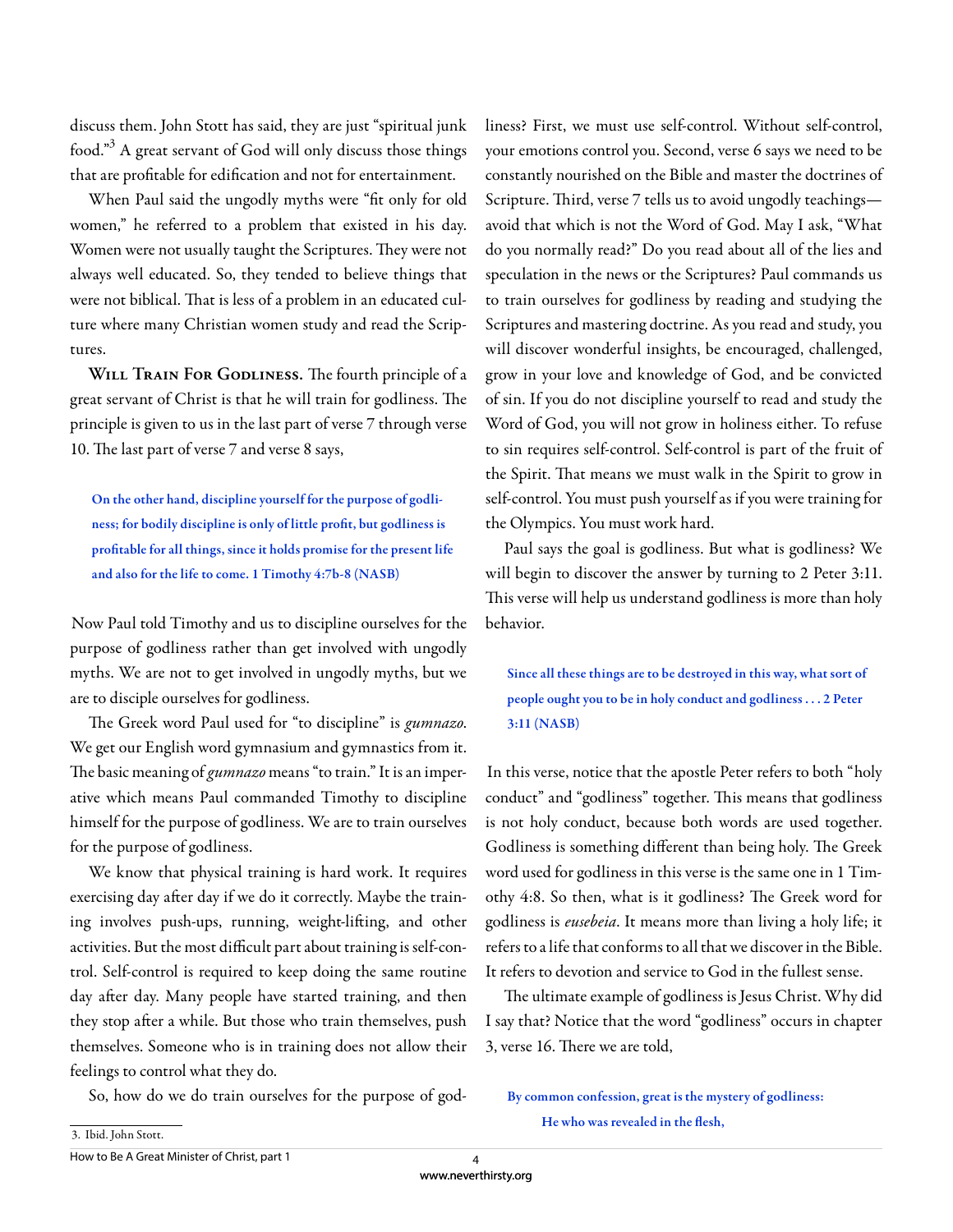Was vindicated in the Spirit, Seen by angels, Proclaimed among the nations, Believed on in the world, Taken up in glory. 1 Timothy 3:16 (NASB)

The word godliness is used in reference to Jesus. We discovered that in the last study. We are to become like Him. He prayed to the Father. He submitted to the Father. He worshiped the Father. He obeyed the Father. He never sinned. He was filled with the Spirit. He was spiritually perfect. He is the ultimate example of godliness. He is our example of how to live. As we read and study Scripture, more and more we will grow toward godliness. If you do not study and read, then you will slide backward in your spiritual life.

Next Paul said, "godliness is profitable for all things, since it holds promise for the present life and also for the life to come." This reveals another truth that we often miss. There is a benefit to godliness. The benefits of godliness are a greater knowledge of the Word of God, answered prayers, greater commitment to God, increased devotion, overflow of the fruit of the Spirit, increasing victory over sin, and increased assurance of our faith. The only way we can realize these benefits is by being nourished from the study of Scripture. We must read it, study it, and pursue holiness. When he says there is a benefit in the next life, He may be referring to our rewards, but that is not clear.

Then in verse 9 we read,

## It is a trustworthy statement deserving full acceptance. 1 Timothy 4:9 (NASB)

The Holy Spirit literally says, "Faithful words worthy all acceptance." He is telling us that we can trust verse 8. Verse 8 is a promise for every believer. The Holy Spirit promises that if we nourish ourselves on the Scriptures we will realize great benefits in this life and in the next life. But this is a promise that we can fully trust. We can put the promise in the spiritual bank in heaven. The promise is safe and certain.

Then in verse 10, we are told,

For it is for this we labor and strive, because we have fixed our hope on the living God, who is the Savior of all men, especially of believers. 1 Timothy 4:10 (NASB)

When Paul said "it," he referred to the life in heaven that he mentioned already in verse 8. He said "the life to come" is what we labor and for which we strive. He does not mean we are trying to earn it. He is simply referring to the fact that our labor and our striving in this life is not futile or empty. I believe 1 Corinthians 15:58 has the same idea,

Therefore, my beloved brethren, be steadfast, immovable, always abounding in the work of the Lord, knowing that your toil is not in vain in the Lord. 1 Corinthians 15:58 (NASB)

Our labor and striving is not empty.

Next, Paul added a statement that makes some believers uncomfortable. He said that Jesus,

. . . is the Savior of all men, especially of believers.

Paul already told us in other passages that God the Father predestined the elect to become believers (Romans 8:29-30). He chose those who would believe before the foundation of the world (Ephesians 1:3-4). They are called the elect. A great illustration for us is Paul. Acts 9 tells us that Jesus appeared to Paul on the road to Damascus. It is obvious that God decided that the apostle Paul would become a Christian. Paul was not planning or seeking to become a Christian. In fact, he wanted to murder and torture Christians! So, when Jesus appeared to Paul, it was completely God's idea. Christ had chosen Paul to be saved, and He made it happen (Acts 26:12-23).

So what did Paul mean here? First, He was simply saying that Christ is the Savior of men because He provides those things that are necessary for life. He saves people from death by providing their physical needs (Acts 14:17; 17:25). He causes the sun to rise and sends rains on the good and evil (Matthew 5:45). He shows kindness and patience to sinners by giving them time to repent (Romans 2:3-8). The Greek word for save and savior can mean something other than salvation from sins. That is, God saves people from all kinds of things. But